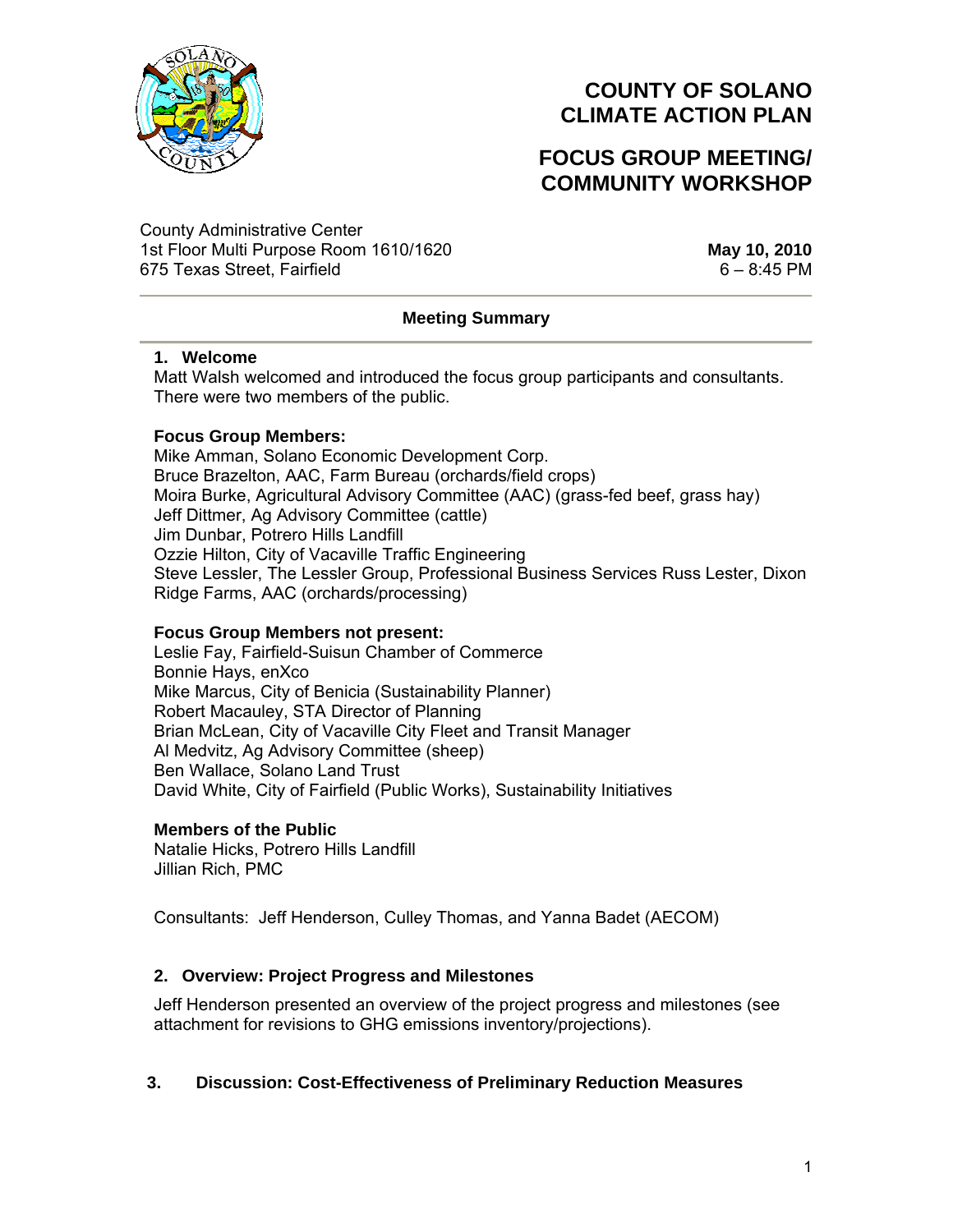

## **FOCUS GROUP MEETING/ COMMUNITY WORKSHOP**

Jeff Henderson reviewed the preliminary reduction measures per sector and provided information about the costs and GHG reduction effectiveness (see attachment). The following comments were received:

## *AG-3 Fuel efficient farm equipment*

- ► *Fuel efficiency is good incentive already, as cost of oil rises.*
- ► *Have you looked at the embodied energy of new vehicles versus older models? What is the net-effect of old versus new equipment? We have Tractors that are used very little throughout the year. Replacing them doesn't seem to make sense. The ones that we put a lot of hours on are relatively new and get replaced more often anyway.*
- ► *How do we account for combustion emissions? Answer: Off-road emissions were based on model.*
- ► *You should also look at operations: Cut down trips across the field, because currently diversity (more different equipment) is used for more trips versus using multifunctional equipment for fewer trips. More efficient tractor has more functions = less trips, however can cause other issues, such as soil compaction, because it's heavier.*
- ► *Need to look at entire picture for equipment. Based on the work we are doing with Johann Six (UC Davis), we are just learning about the whole picture. Our actions (and savings by doing it a certain way) may cause unintended consequences.*
- ► *You have to keep some system [agriculture in the County] in place over the long term in order to apply these rules.*
- ► *Need to protect and support Williamson Act.*
- ► *Need to keep outreach programs and research going. Programs are currently deteriorating.*
- ► *Programs have to build over years. Need County FARM Coordinator with appropriate budget.*

## *AG-4 Methane capture*

- ► *Should be private/external loan!? Cost assumption is that County would provide incentive for financing.*
- ► *Mitloehner: Biggest emission is not methane, it's the silage. VOC's. The status of the Dairy is pretty bad.*

## *AG-5 Alternatives for fumigants, especially Sulfuryl Fluoride*

► *Sulfuryl Fluoride mostly used for termites.*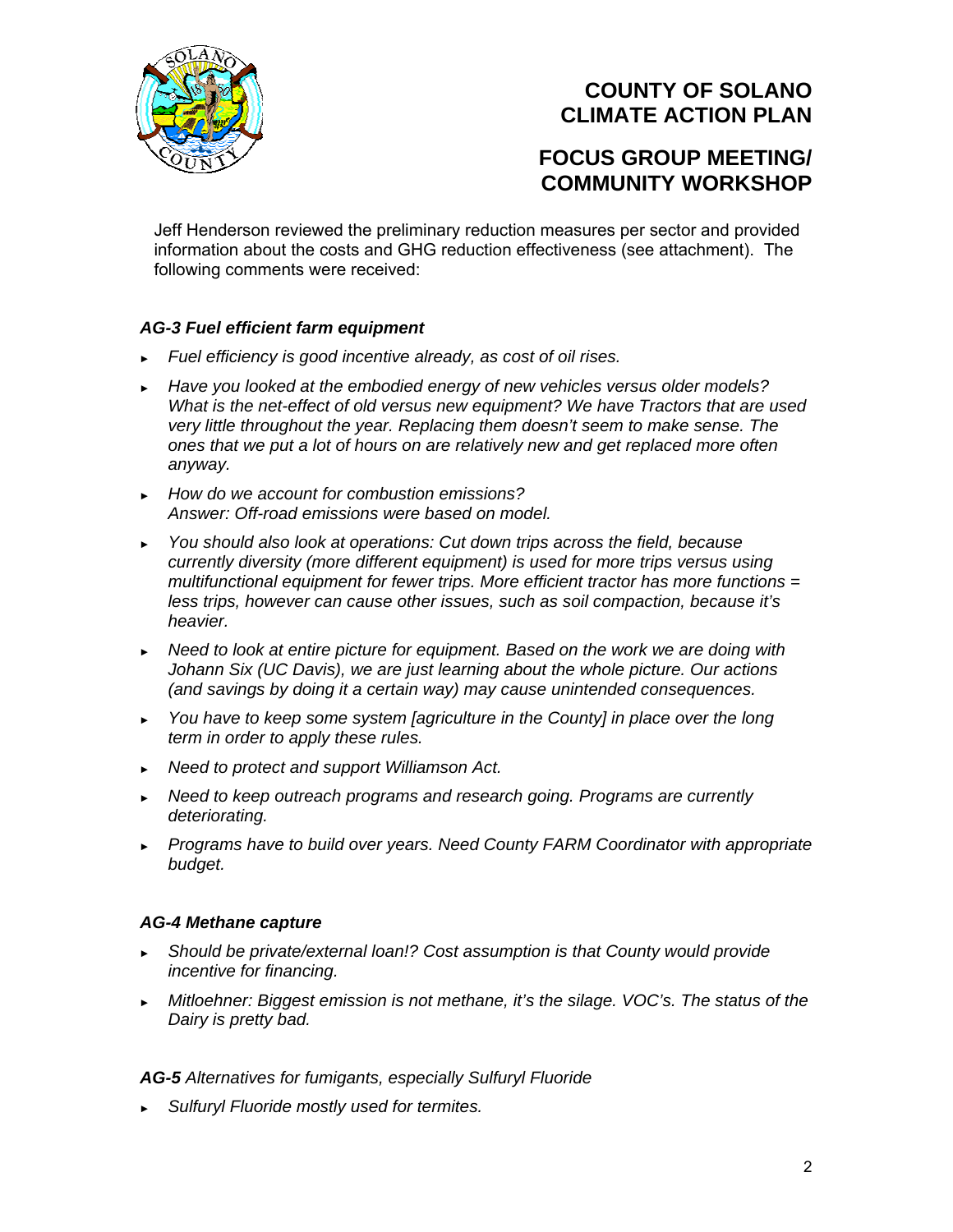

## **FOCUS GROUP MEETING/ COMMUNITY WORKSHOP**

- ► *Suggested PPO is better. Effective alternative must be accepted internationally. GWPs. Countries are particular about fumigants. Alternatives may cost more. Revise cost assumptions accordingly.*
- ► *Get more info from County Ag department.*

## *AG-6 Increase sale of locally grown products*

► *May need a bigger cost associated with it. "Grown in Solano" website not gotten further because of lacking funds.* 

### *AG-2 Verification Protocol*

- ► *If verification protocol could be established, than farmers could be paid for CO2e removed. Works in other sectors. Give credit for farmer for reducing N2O.*
- ► *Crop types for carbon sequestration? Give farmers credit, this would also improve farmer's image.*
- ► *Reduce Nitrous Oxide and increase carbon sequestration. Those technologies need to be credited.*
- ► *Philosophical question> as farmers are growing food, they are packaging the carbon, do we get credit for that? Answer: That Carbon cycle is too short to be called sequestration.*
- ► *Really support the idea to review / do the protocol.*

## *Energy*

### *E-1 Investigate CCA*

- ► *Isn't Sonoma ahead? Yes in solar and CaliforniaFIRST, but not in all/CCA.*
- ► *Operating cost should not be so high, especially over time.*
- ► *It's important to make it more possible to use and interconnect local renewable energy (with CCA). Unless the CCA actually addresses that it won't do us any good in the end. > Make this a new supporting measure.*

### *E-5 Energy efficiency outreach programs and audits*

- ► *Efficiency alone plays a bigger role than expected- we are reducing our emissions through efficiency alone by 40%; saving 25% on irrigation, 45% on food processing.*
- ► *You can be more bold in your assumptions.*
- ► *Audits already there & available. Already in bill. People just need to be made aware of it.*

### *E-M1 Reduced Energy Consumption in County Facilities*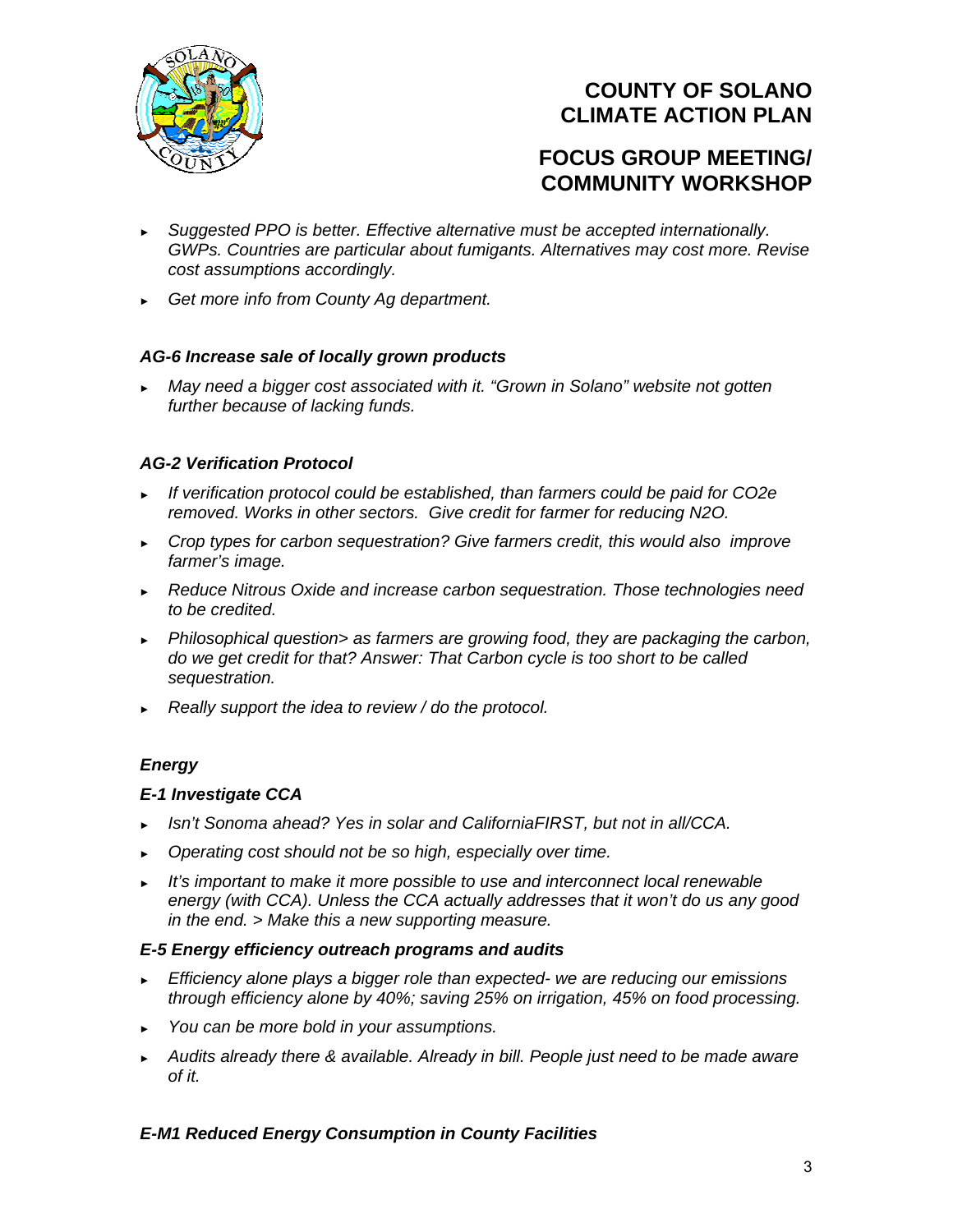

## **FOCUS GROUP MEETING/ COMMUNITY WORKSHOP**

- ► *LED's better than CFL's. New fixtures so much better. Things will pay for themselves, so reduce cost to County. Do an audit, you'll be surprised.*
- ► *20% seems modest. Keep it. Raise set temperatures in rooms.*

### *E-4 Biodigester, E-10 Eco-Industrial Park*

- ► *Make foodwaste benefit community gardens. Contra Costa is introducing foodwaste into sewage to capture methane.*
- ► *Waste stream, Solid Waste regulations for EBMUD, if pulling food in. Campbells wants to do the same thing at their plant in Dixon. Their foodwaste is seasonal. Huge quantity during their processing time. Cooperatively the County could work with them. Is their waste stream big enough?*
- ► *Yes, 40-50% food waste could be diverted. Campbells processes several hundred truckloads of tomatoes a day. Right now land-spread.*
- ► *I have an issue with the "eco-industrial park" and what the name implies. It shouldn't create more problems by creating this industrial area, only add as solution to existing industrial areas.*

### *TC-M1 County Fleet Replacements*

► *Coordinate with other municipalities to share BMPs and get better prices in* 

### *TC-4 Express Bus Service, TC-5 New Train Stations, TC-1 Rideshare Infrastructure*

► *Seeing lack in transit funding, coordinate with other transit agencies to provide transit hubs. Work together to provide alternatives for consumer of transit. Provide back-up for ride share program. Guaranteed ride home can do big piece.* 

### *TC-3 Bicycle and Pedestrian Connectivity*

- ► *Support TC-3 Bicycle and Pedestrian Connectivity.*
- ► *Look at higher participation percentage in your assumptions.*

### *LU-2 Preserve Carbon Sequestration Areas*

- ► *Hedgerows are important and should be supported. They provide habitat benefits, pest management benefits on edges of agricultural fields.*
- ► *Mitigation projects land doesn't do anything. GHG reductions don't happen in steady state. Please research.*

### *LU-1 Live-Work zoning*